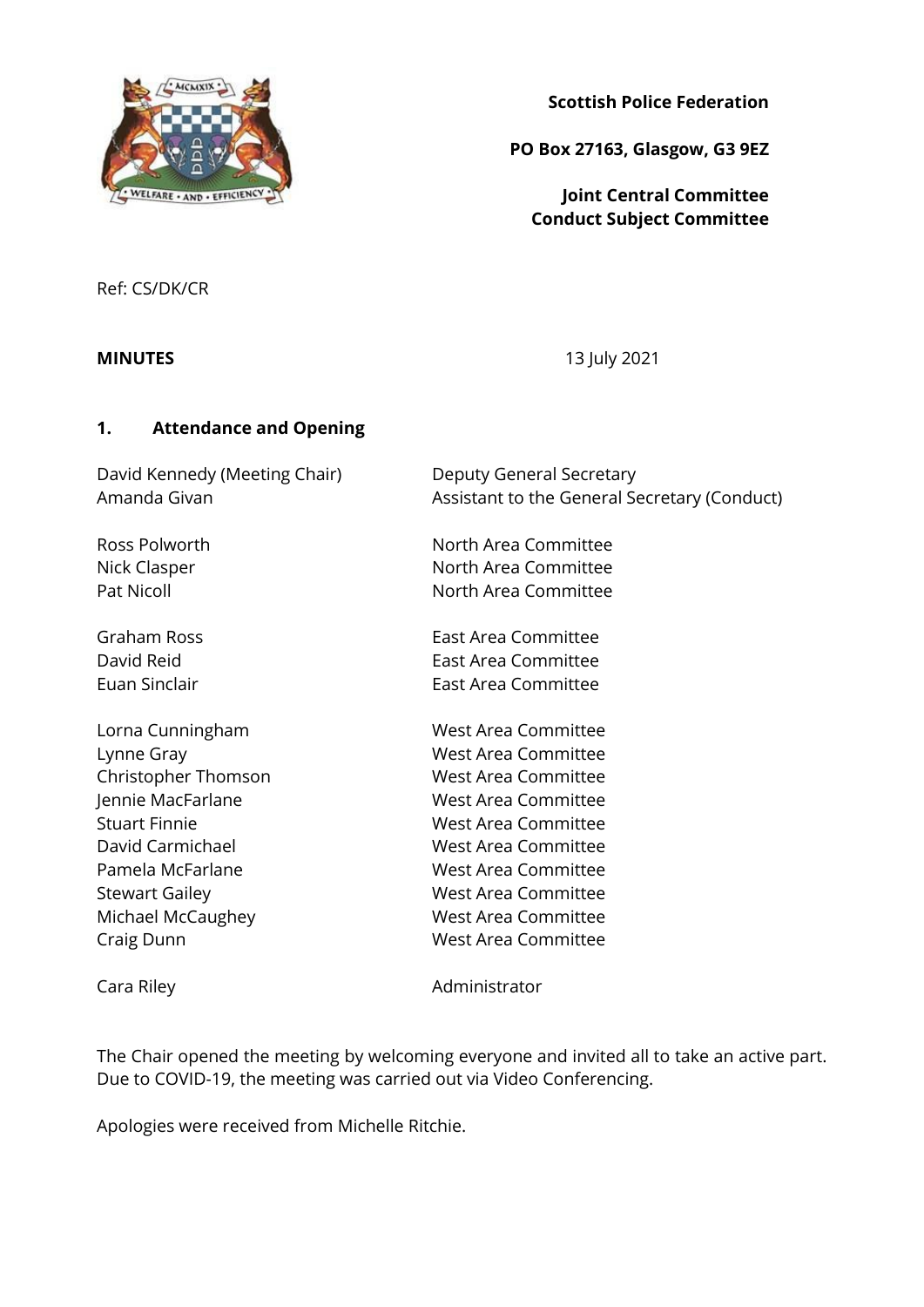#### **2. Minutes of Previous Meeting**

The Minute of the previous meeting held on 6 April 2021, had been circulated with JCC Circular 10 of 2021, and was adopted as a true record.

## **3. Criminal Cases**

The AGSC informed the Committee that since the last meeting there had been 25 applications for legal advice and assistance relating to criminal allegations. Three of these cases resulted in the member being interviewed by Police, released without charge, and the investigation being concluded due to insufficient evidence. Discussion followed on the range of offences which remained under investigation ensued.

The AGSC reported that one of the biggest drawbacks of COVID, had been the significant backlog of criminal cases waiting to be progressed. The Committee were reminded to give realistic advice in terms of timescales to members.

The Committee were informed of 2 new suspensions; one in the East and one in the West. This brought the current totals to 7 in the East, 6 in the North and 15 in the West.

| <b>CRIMINAL CASES</b>       |              |            |      |  |  |
|-----------------------------|--------------|------------|------|--|--|
| <b>TYPE NEW</b>             | <b>NORTH</b> | EAST       | WEST |  |  |
| Legal Applications          |              | n          | 18   |  |  |
| <b>Total Criminal Cases</b> | 20           | 38         | 80   |  |  |
| Criminal On Duty            | 10           | 22 (8 new) | 48   |  |  |
| Criminal Off Duty           | 10           | 16 (7 new) | 32   |  |  |
| <b>Criminal Closed</b>      |              |            | 39   |  |  |

Area Leads reported as per the table below:

## **4. Conduct**

The AGSC reported that during the 12-month period between 1 April 2020 and 31 March 2021, PSD's Conduct Unit had carried out 376 Preliminary Assessments following submission of Divisional referrals. Analysis of this figure identified 32 cases which related specifically to COVID-19 matters. The majority of assessments being attributed to the West (52.7%), East (24.7%) and the North (22.6%). Twenty-four Conduct meetings and 12 Gross Misconduct Hearings had occurred during the same period with 2 officers being dismissed.

The Committee were advised that in the last week, 4 misconduct packs had been served on members in the West area. The AGSC emphasized that the tight timescales involved in preparation and service provision to members, required prioritization by FTOBs over general SPF business. Due to the this, and the smaller number attributed to the East and North areas, it had been recognised that there is a real opportunity for FTOBs/representatives to gain valuable experience and become more involved in dealing with conduct matters in the West area.

The Chair requested and was provided with an overview of area cases.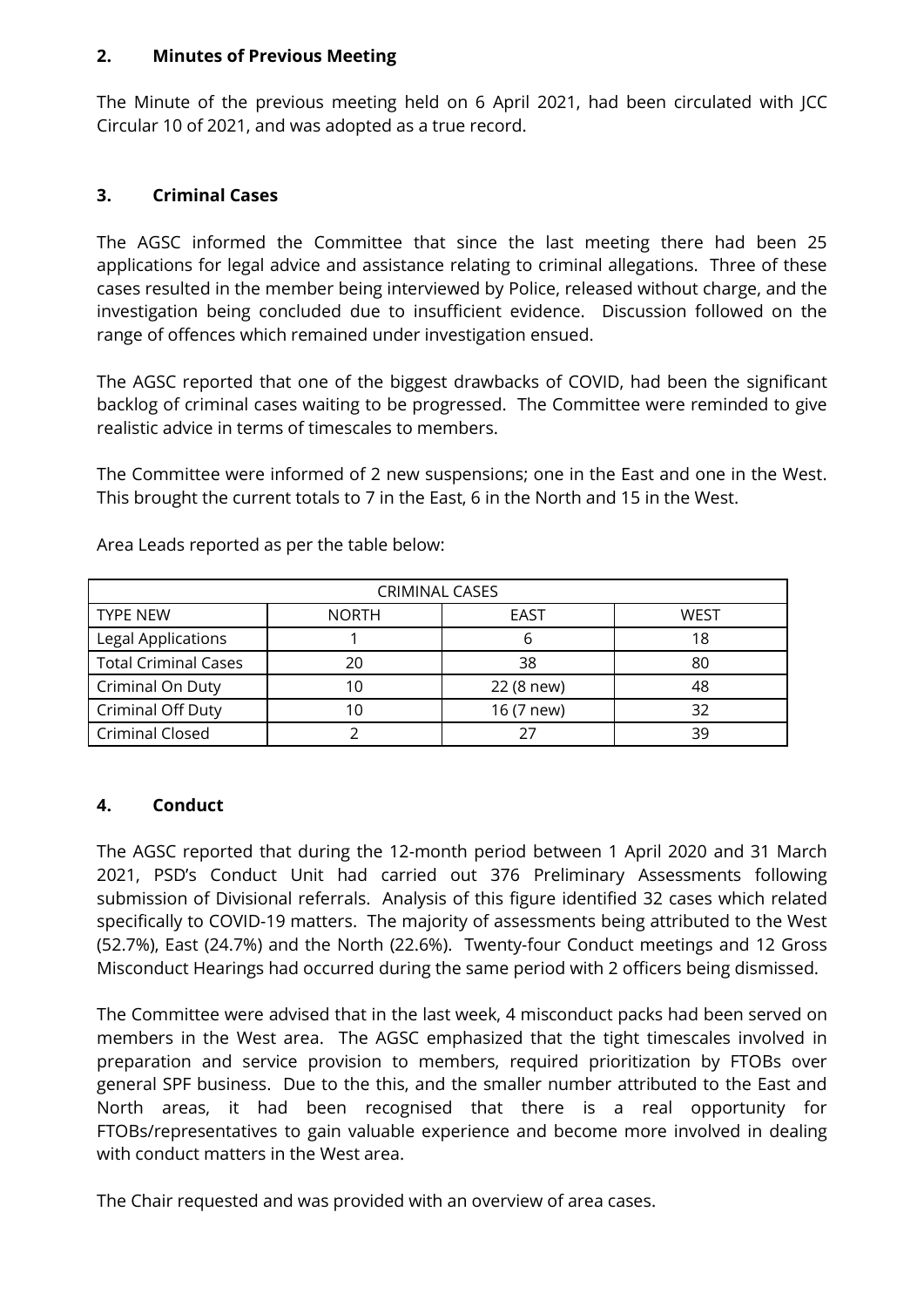Lorna Cunningham reported that current investigations relate to COVID breaches, which despite being dealt previously as improvement actions, were now progressing to misconduct/gross misconduct investigations, primarily its believed due to media coverage. Other ongoing cases related to inappropriate comments within the workplace.

Graham Ross reported a number of road traffic cases and telecommunication investigations.

Ross Polworth reported a number of domestic related investigations ongoing within the North area.

| <b>CONDUCT CASES</b>       |                |                |                |  |
|----------------------------|----------------|----------------|----------------|--|
| TYPE NEW                   | <b>NORTH</b>   | EAST           | <b>WEST</b>    |  |
| On Duty - New Cases        | 1              | 1              |                |  |
| Gross                      |                |                |                |  |
| On Duty - New Cases        | $\mathbf 0$    | 1              | $\mathbf 0$    |  |
| Misconduct                 |                |                |                |  |
| Off Duty - New Cases       | $\overline{2}$ | $\Omega$       | 5              |  |
| Gross                      |                |                |                |  |
| Off Duty - New Cases       | $\mathbf 0$    | 0              | 1              |  |
| Misconduct                 |                |                |                |  |
| <b>Total Conduct Cases</b> | 9              | 5              | 20             |  |
| Gross On Duty              | $\overline{2}$ | 3              | 4              |  |
| Misconduct On Duty         | 1              | $\overline{2}$ | $\overline{2}$ |  |
| Gross Off Duty             | 6              | $\mathbf 0$    | 12             |  |
| Misconduct Off Duty        | $\mathbf 0$    | $\mathbf 0$    | $\overline{2}$ |  |
| Gross Closed               | 1              | 3              | 2              |  |
| Misconduct Closed          | $\overline{4}$ | 3              | 9              |  |
| Misconduct<br>Gross        | $\mathbf 0$    | $\Omega$       | 1              |  |
| Hearings held              |                |                |                |  |
| Misconduct Meetings        | 1              | $\Omega$       | 6              |  |
| held                       |                |                |                |  |
| Numbers of                 | 6              | 7              | 15             |  |
| Suspensions                |                |                |                |  |

Area Leads reported as per the table below:

## **5. Complaints Against the Police**

The AGSC noted that no issues or concerns had been raised by the Committee regarding the new Complaint Handling structure, which had been in place since 1 May 2020.

The PSD report on Complaints against the Police identified an increase of just under 10% during the past year. The AGSC explained that COVID-19 could account for this increase, as the most prevalent complaints related to officers failing to maintain physical distance from each other and members of the public, and a failure by officers to wear appropriate PPE.

Discussion followed in relation to concerns around the recording of complaints and the impact this may have on transfer/post applications. The AGSC confirmed that the trigger for officers subject of complaints, is 4 over a 12-monthly period, and whilst this would result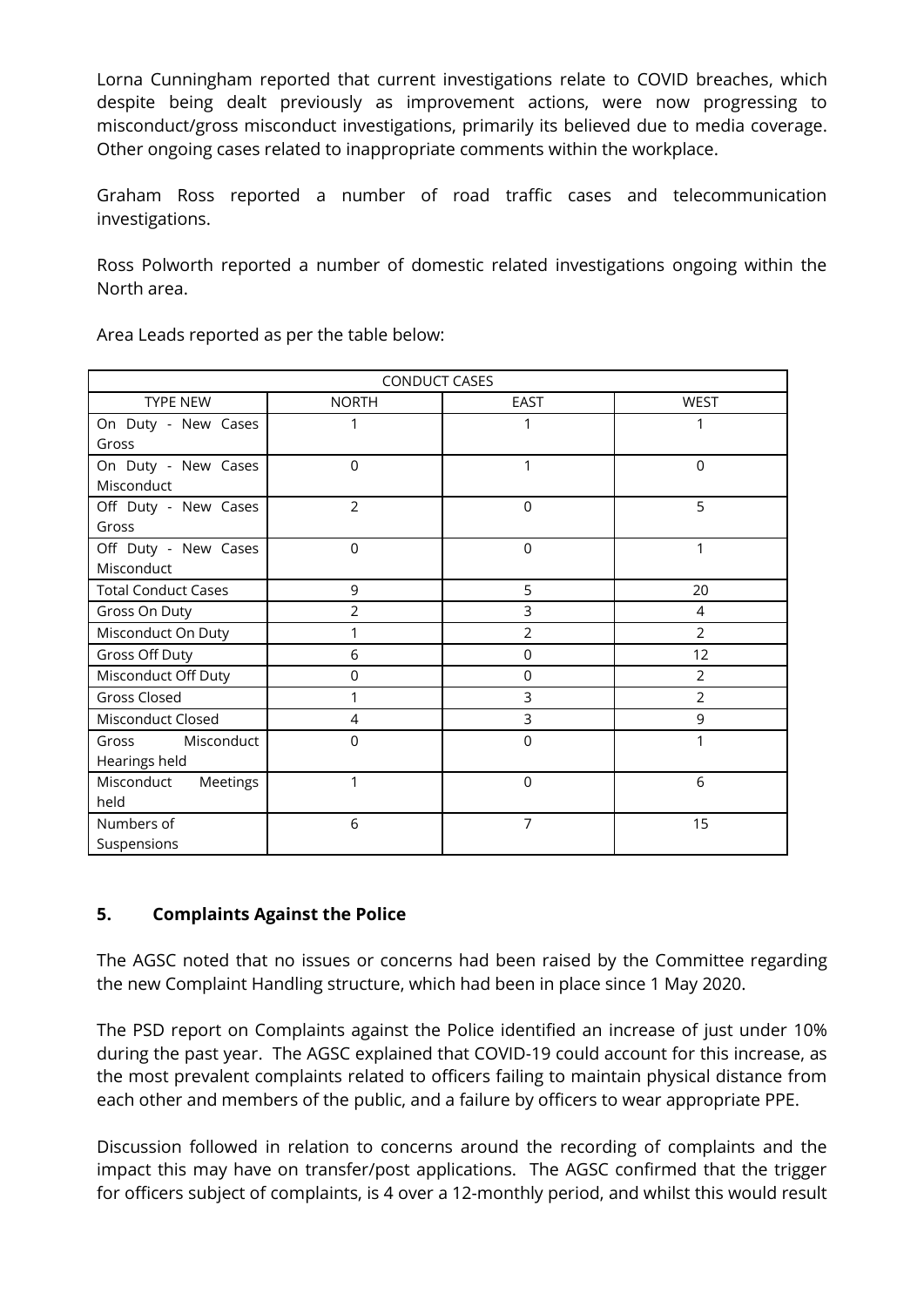in escalation to Division, it should have no bearing on applications. The AGSC agreed to escalate this issue due to an inconsistent approach across Police Scotland.

## **6. Performance**

The ASGC highlighted an underuse of Performance Regulations, and misuse of the Conduct Regulations to deal with like matters, which is evidenced by the table below. Ross Polworth confirmed that the 2 cases recorded in the North area were unrelated to conduct matters.

| PERFORMANCE CASES        |              |      |      |  |  |
|--------------------------|--------------|------|------|--|--|
| <b>TYPE NEW</b>          | <b>NORTH</b> | EAST | WFST |  |  |
| New applications         |              |      |      |  |  |
| <b>Total Performance</b> |              |      |      |  |  |
| Cases                    |              |      |      |  |  |
| Performance Closed       |              |      |      |  |  |

Area Leads reported as per the table below:

## **7. Post Incident Procedures (PIP)**

The AGSC summarised 2 Post Incident Procedures which had occurred since the last meeting.

The Chair reported that due to a significant lack of PIPs being carried out, this matter had been raised at the JNCC, as it was recognised this was a failing by the Force Executive to ensure this process was followed.

The AGSC briefed the Committee of an occasion where the PIM had recommended officers allow PIRC staff to take their statement, as opposed to officer submission at a later date. Difficulties highlighted included the officer not possessing a copy of their statement and the different skill levels of PIRC staff involved. The Chair reported that this would be raised with the PIP team at Police Scotland.

Discussion ensued regarding a lack of experience and understanding of the procedures by members. It was recognised that further awareness would alleviate some of the concerns raised, and ultimately safeguard members welfare and ensure timeous action.

The AGSC highlighted that a spreadsheet was maintained on such incidents which had not resulted in PIP, and requested that notifications of similar incidents which may result in criticism of the Police, be escalated to her via area FTOBs.

# **8. Police Investigations and Review Commissioner (PIRC)**

Discussion followed on the investigations which had commenced since the last meeting and the PIRC reports published during the same period. It was noted that no criticism was leveled at any member within the reports.